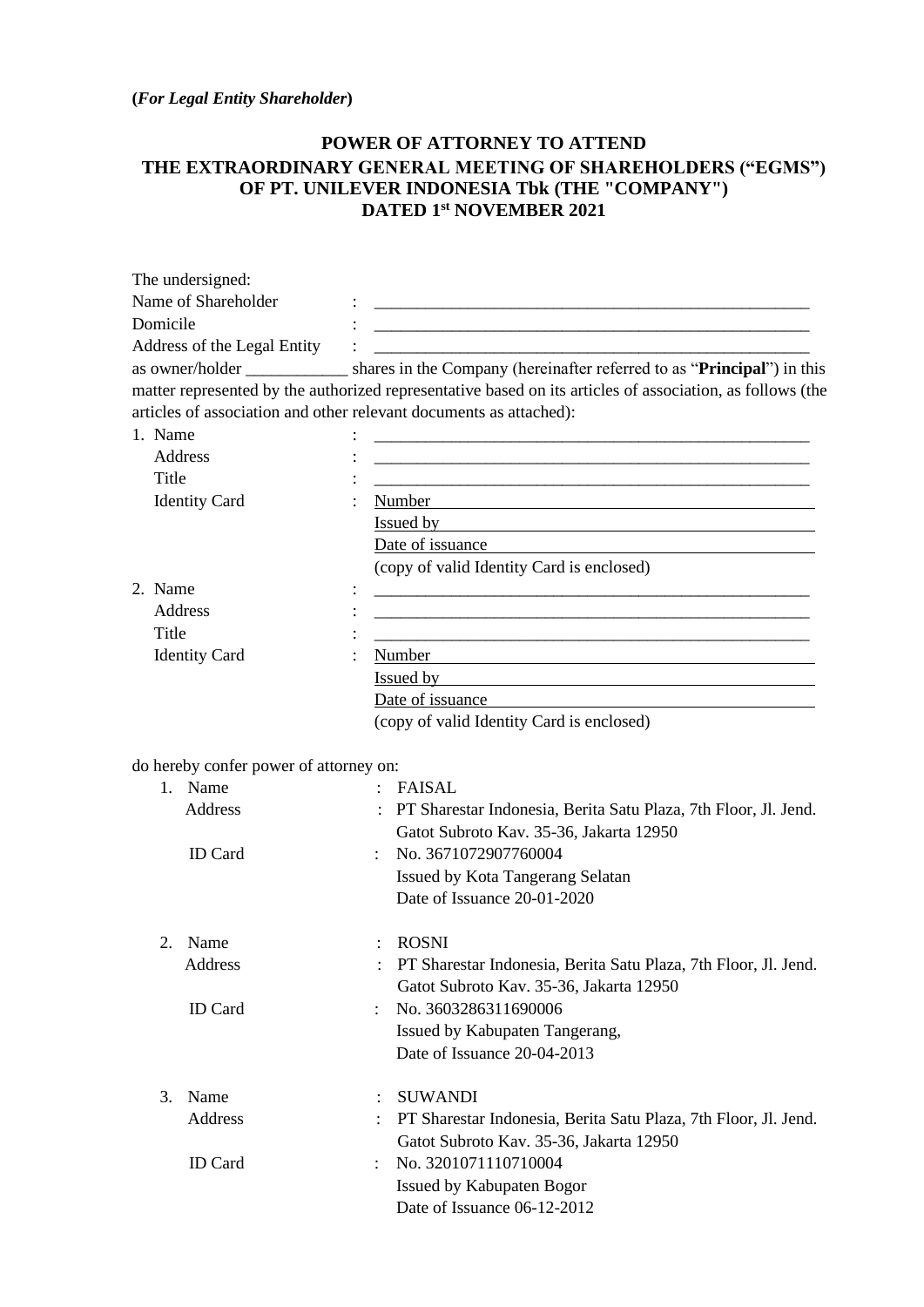(either singly or jointly will hereinafter be referred to as the "**Attorney**"),

**------------------------------------------- S P E C I F I C A L L Y ------------------------------------------**

to represent and act for and on behalf of the Principal as the owner of shares in the Company in attending the Extraordinary General Meeting of Shareholders ("**EGMS**") of the Company to be convened at the Company's Head Office, Grha Unilever, Green Office Park Kav 3, Jalan BSD Boulevard Barat, BSD City, Tangerang, on 1<sup>st</sup> November 2021 or any adjournment thereof and participating in the discussions at the EGMS, casting the votes which the Principal as shareholder of the Company shall be entitled to cast at such EGMS, in accordance with the voting instructions set forth as follows:

| <b>EGMS AGENDA</b> |                                                                                                |                                                                                            | VOTING INSTRUCTION |                           |  |
|--------------------|------------------------------------------------------------------------------------------------|--------------------------------------------------------------------------------------------|--------------------|---------------------------|--|
|                    |                                                                                                |                                                                                            |                    | Agree   Against   Abstain |  |
| Agenda             |                                                                                                |                                                                                            |                    |                           |  |
|                    | Approval on the proposed change in the composition of<br>the Board of Directors of the Company |                                                                                            |                    |                           |  |
|                    | a.l                                                                                            | To approve the resignation of Mrs. Tran Tue Tri as<br>the Board of Director of the Company |                    |                           |  |
|                    |                                                                                                | a.2 To appoint Mr. Ainul Yaqin as new Board of<br>Directors of the Company                 |                    |                           |  |
|                    |                                                                                                | Changes to the provisions of the Company's<br>Articles of Association                      |                    |                           |  |

This power of attorney has been conferred on the Attorney under the following conditions:

- a. this Power of Attorney shall not be amended and/or cancelled/withdrawn without prior written notification from the principal to the Board of Directors of the Company, such notification to be received by the Board of Directors of the Company no later than 3 (three) business days prior to the date of the EGMS. Therefore the Board of Directors of the Company is entitled to assume and conclude that this power of attorney is still valid at the date of the EGMS on 1<sup>st</sup> November 2021, if PT Sharestar Indonesia does not receive such a written notification stating otherwise from the Principal, at least 3 (three) working days before the date of EGMS;
- b. the Principal undertakes to fully accept and to ratify all actions performed by the Attorney on behalf of the Principal, by virtue of this power of attorney;
- c. the Principal confers this power of attorney with the right to delegate this power of attorney to other persons;
- d. this power of attorney is governed under Indonesian laws; and
- e. this power of attorney shall be effective as from the date 29<sup>th</sup> October 2021, until the purpose of this power of attorney is fulfilled or the power of attorney is legally revoked based on the provisions of this power of attorney.

IN WITNESS WHEREOF, this power of attorney is executed in \_\_\_\_\_\_\_\_\_\_\_\_\_\_\_\_\_\_\_, on the  $\frac{day \text{ of } }{2021.}$ 

## **For the Principal, Attorney,**

Stamp Duty